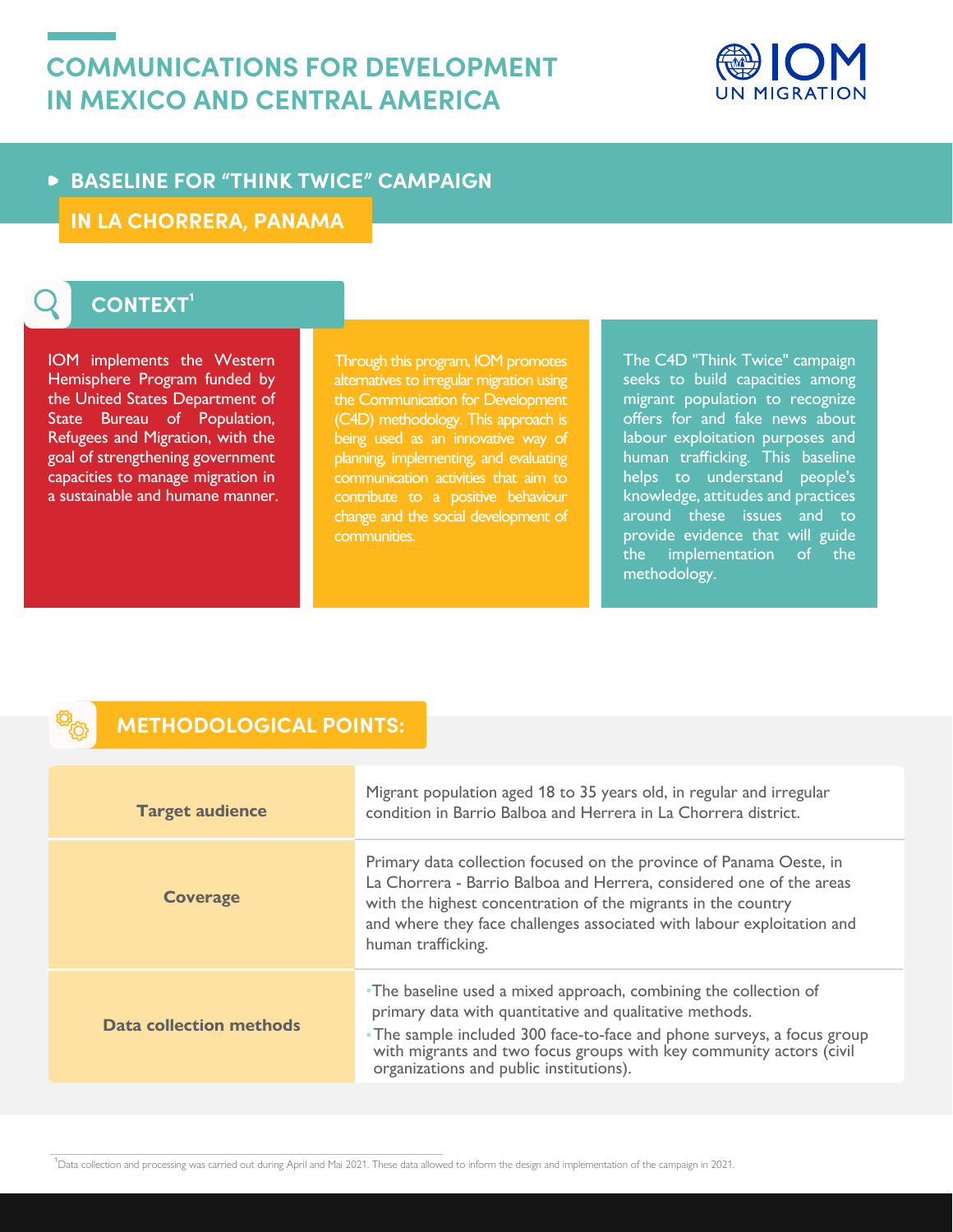

### **! LIMITATIONS DURING THE BASELINE**

Weekdays, the target audience moves from La Chorrera to the capital city looking for job opportunities. This meant that data collection was delayed because many people were not in their homes.

target population.

Due to the limited number of interviews, the baseline results cannot necessarily be extrapolated to the rest of the migrants in La Chorrera.

#### 200 **PROFILE OF PARTICIPANTS IN THE BASELINE**



What was the main reason to come to Panama? ь





**12%** reunification



Civil war, political threat, conflicts



Better democracy, personal freedom, human rights.



insecurity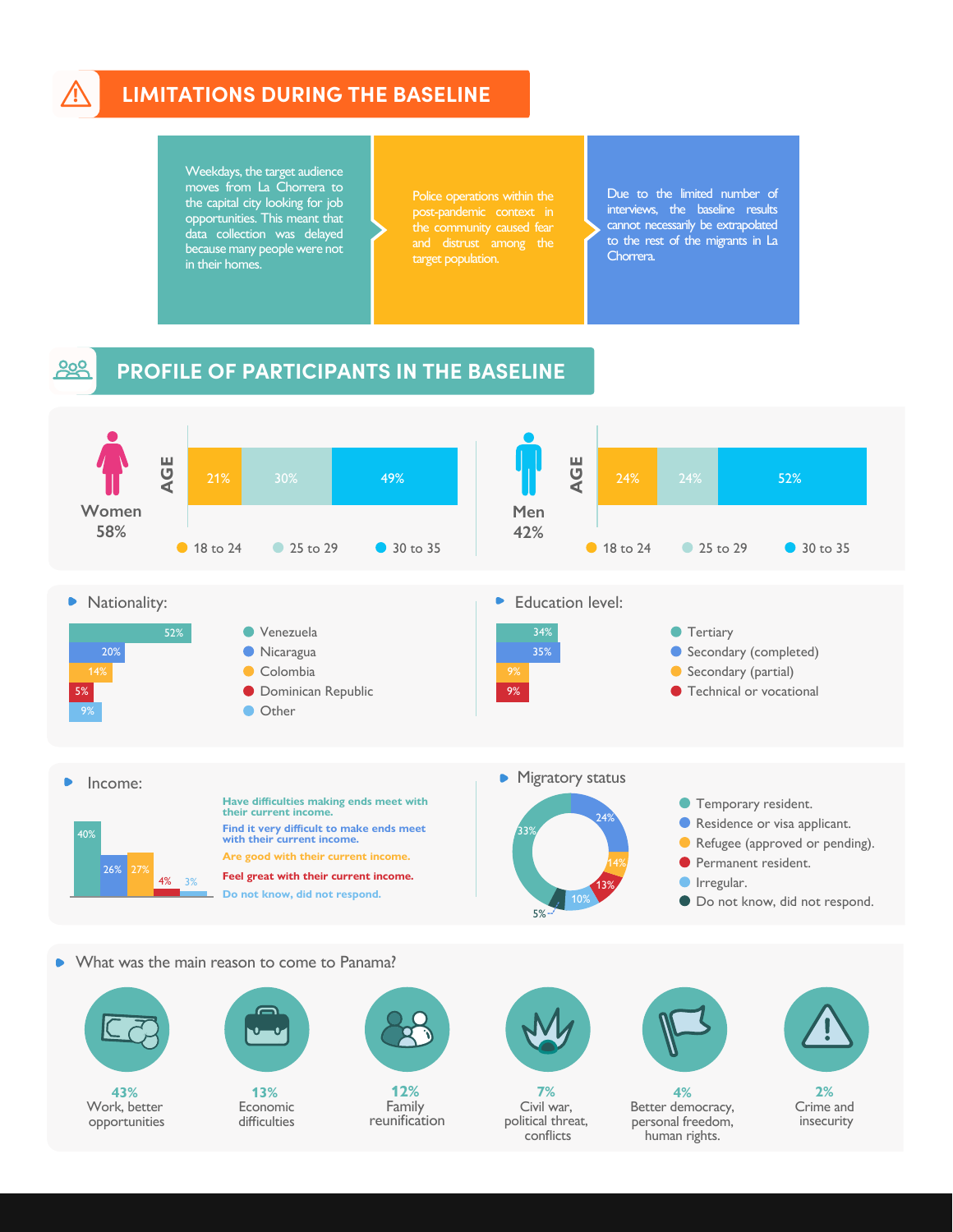## **RESULTS ON KNOWLEDGE, ATTITUDES AND PRACTICES (KAP):**

The KAP index measures the knowledge, attitudes and practices regarding fake news and offers links to labour exploitation and human trafficking. On average, people surveyed had an index of 68%, and the values of men and women, and of each district, were almost the same.

|    | <b>KNOWLEDGE 67%</b>                                                                        |     |
|----|---------------------------------------------------------------------------------------------|-----|
| 富盛 | Know that a workday is 8 hours long.                                                        | 93% |
|    | Know local law allows employees to report their employers in case of rights being violated. | 88% |
| 凹  | Say they know their labour rights.                                                          | 70% |
|    | Report being familiar with the concept of fake news.                                        | 70% |

The participants of the migrant focal group thought that there are job offers that do not meet promised conditions in terms of housing, salary, hours, benefits, and holidays, and that do not comply with Panama's labour laws. They also stressed that employers sometimes offer them worse conditions because they are foreigners.

Representatives of local public organizations who participated in a focus group consider that there is labour exploitation in the different sectors that migrants are working.

|                            | <b>ATTITUDES 67%</b>                                                              |     |
|----------------------------|-----------------------------------------------------------------------------------|-----|
|                            | Consider it necessary to look for information to verify that job offers are safe. | 90% |
|                            | Say that migrants have to be willing to take job offers with lower wages.         | 60% |
| <b>PRACTICES 73%</b>       |                                                                                   |     |
|                            | Would look for more information on working conditions.                            | 96% |
|                            | Would try to negotiate a formal contract.                                         | 92% |
| $\boldsymbol{\mathcal{X}}$ | Would take any job, even those in which they knew their rights could be violated. | 59% |

If labour rights were violated, most migrants would not know where to turn. Participants in the focus group showed a mix of resignation and acceptance of the situation, while being optimistic that the employer will change its behaviour in the future.